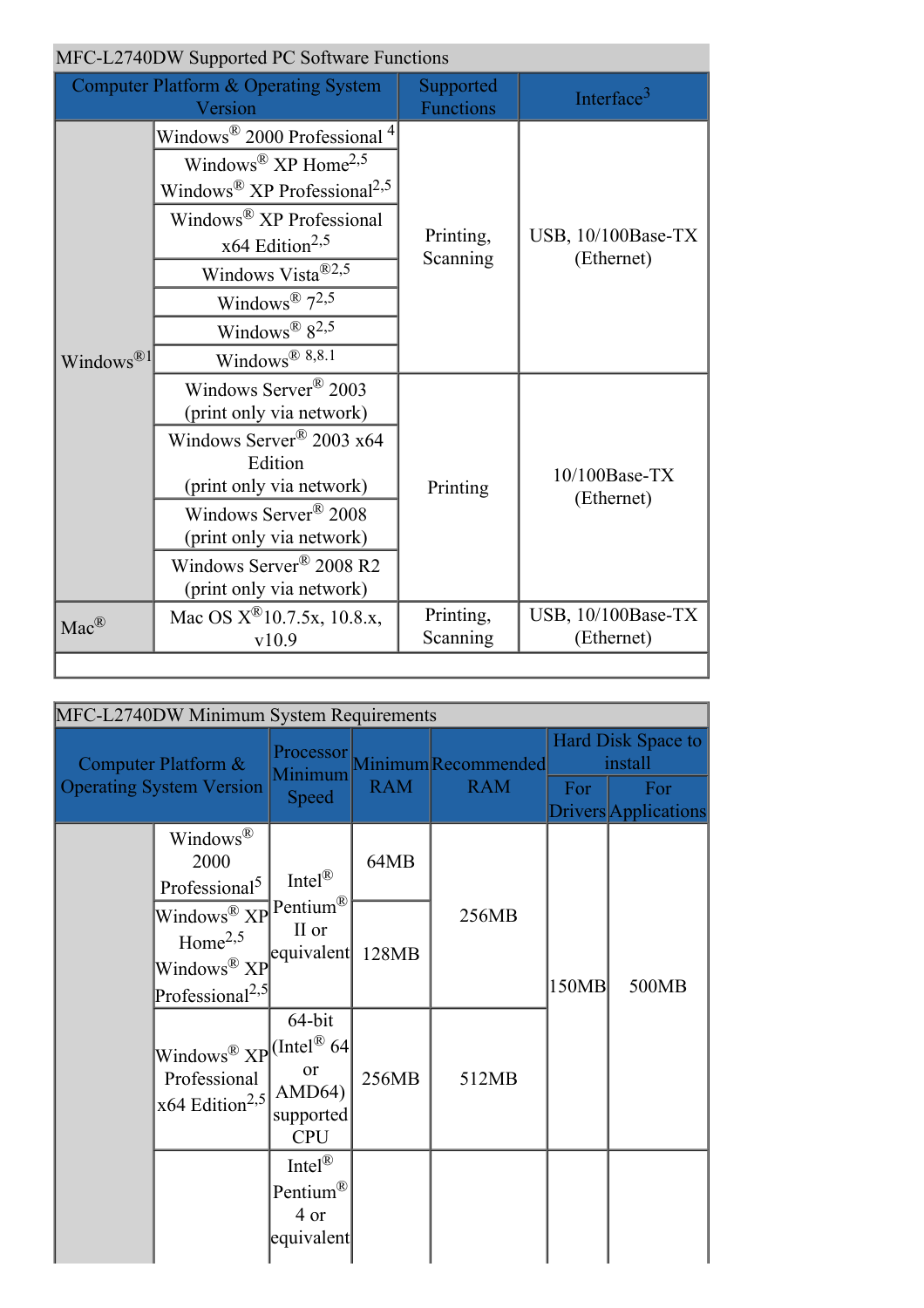|                       | Windows<br>Vista <sup>®</sup> 2,5                                                         | 64-bit<br>(Intel <sup>®</sup> 64)                                                                                                                                         | 512MB        | 1GB                          | 500MB | 1.2GB |
|-----------------------|-------------------------------------------------------------------------------------------|---------------------------------------------------------------------------------------------------------------------------------------------------------------------------|--------------|------------------------------|-------|-------|
|                       |                                                                                           | or<br>AMD64)<br>supported<br><b>CPU</b>                                                                                                                                   |              |                              |       |       |
|                       | Windows®<br>$7^{2,5}$                                                                     | Intel $^{\circledR}$<br>Pentium®<br>4 or<br>equivalent 1GB (32-<br>64-bit<br>(Intel <sup>®</sup> 64 <sup>2GB</sup> (64-<br><b>or</b><br>AMD64)<br>supported<br><b>CPU</b> | bit)<br>bit) | 1GB (32-bit)<br>2GB (64-bit) | 650MB | 1.2GB |
| Windows <sup>®1</sup> | Windows®<br>$8^{2,5}$                                                                     | Intel <sup>®</sup><br>Pentium®<br>4 or<br>equivalent 1GB (32-<br>64-bit<br>(Intel <sup>®</sup> 64 <sup>2GB</sup> (64-<br>or<br>AMD64)<br>supported<br><b>CPU</b>          | bit)<br>bit) | 1GB (32-bit)<br>2GB (64-bit) | 650MB | 1.2GB |
|                       | Windows<br>Server <sup>®</sup> 2003<br>Windows<br>Server $\mathbb{R}$ 2003<br>x64 Edition | Intel®<br>Pentium®<br>III or<br>equivalent<br>64-bit<br>(Intel® 64<br>or<br>AMD64)<br>supported<br><b>CPU</b>                                                             | 256MB        | 512MB                        |       |       |
|                       | Windows<br>Server <sup>®</sup> 2008 (Intel® 64                                            | Intel®<br>Pentium®<br>4 or<br>equivalent<br>64-bit<br>or<br>AMD64)<br>supported<br><b>CPU</b>                                                                             | 512MB        | 2GB                          | 50MB  | N/A   |
|                       | Windows<br>Server <sup>®</sup> 2008<br>R <sub>2</sub>                                     | 64-bit<br>(Intel $@64$<br>or<br>AMD64)<br>supported<br><b>CPU</b>                                                                                                         |              |                              |       |       |